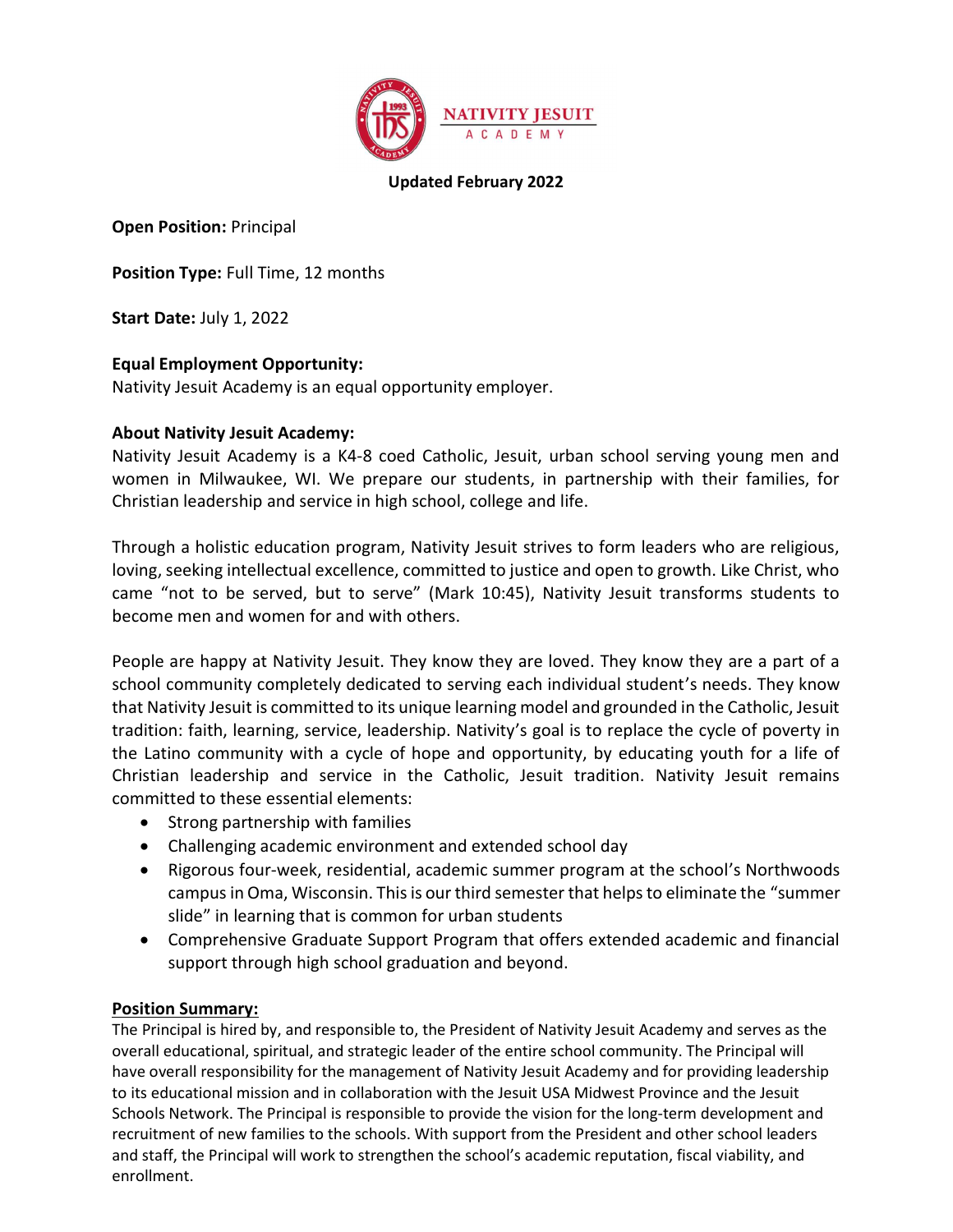# Essential Responsibilities:

- The Principal will articulate and implement the mission and religious vision of Nativity Jesuit Academy.
- Responsible for inspiring and creating an environment which ignites the passions of faculty, staff and students unifying them in meaningful achievement.
- Implement the Roman Catholic Identity and Jesuit Charism of education and monitor the expression of Catholic Identity, including selection of personnel in consultation with the President.
- Act as the-co-liaison with the President to the Diocese of Milwaukee.
- Demonstrate and model an enthusiastic appreciation for the history of Jesuit education and Ignatian Spirituality, especially as it relates to Nativity Jesuit Academy and its mission.
- Articulate the mission of Nativity Jesuit Academy to alumni, parents, students, faculty, staff and the wider community.
- Monitor the expression of Catholic identity in all facets of school life in consultation with the President.
- Monitor the selection of personnel so that the values of those employed reflect the mission of the school.

## Job Summary:

Fulfills the mission of the local Catholic school by development and administration of the faculty, staff, students, and school operations, according to the National Standards and Benchmarks for Effective Catholic Schools, in the areas of Mission and Catholic Identity; Governance and Leadership; Academic Excellence; and Operational Vitality.

## Knowledge, Skills, & Abilities:

### K: Knowledge

- 1.Master's degree in Education Administration required, preferably in Education Leadership or related field.
- 2.Valid teaching license (Current State of WI teacher license preferred).
- 3.Three years' teaching experience required.
- 4.Supervisory experience preferred.
- 5.Working knowledge of office software.
- 6. A valid driver's license for the State of Wisconsin.
- 7.Status as an active Catholic able to participate in the sacramental life of the Church.
- 8.Bilingual Spanish/English (preferred)

### S: Skills

- 1. Professional disposition and collaborative approach.
- 2. Strong verbal and written communications skills.
- 3. Strong organizational skills.
- 4. Strong presentation skills.

### A: Abilities

- 1. Ability to multitask and prioritize.
- 2. Ability to make decisions, be attentive to details, and troubleshoot.
- 3. Ability to maintain confidentiality.
- 4. Ability to set an example for ethical and professional behavior.